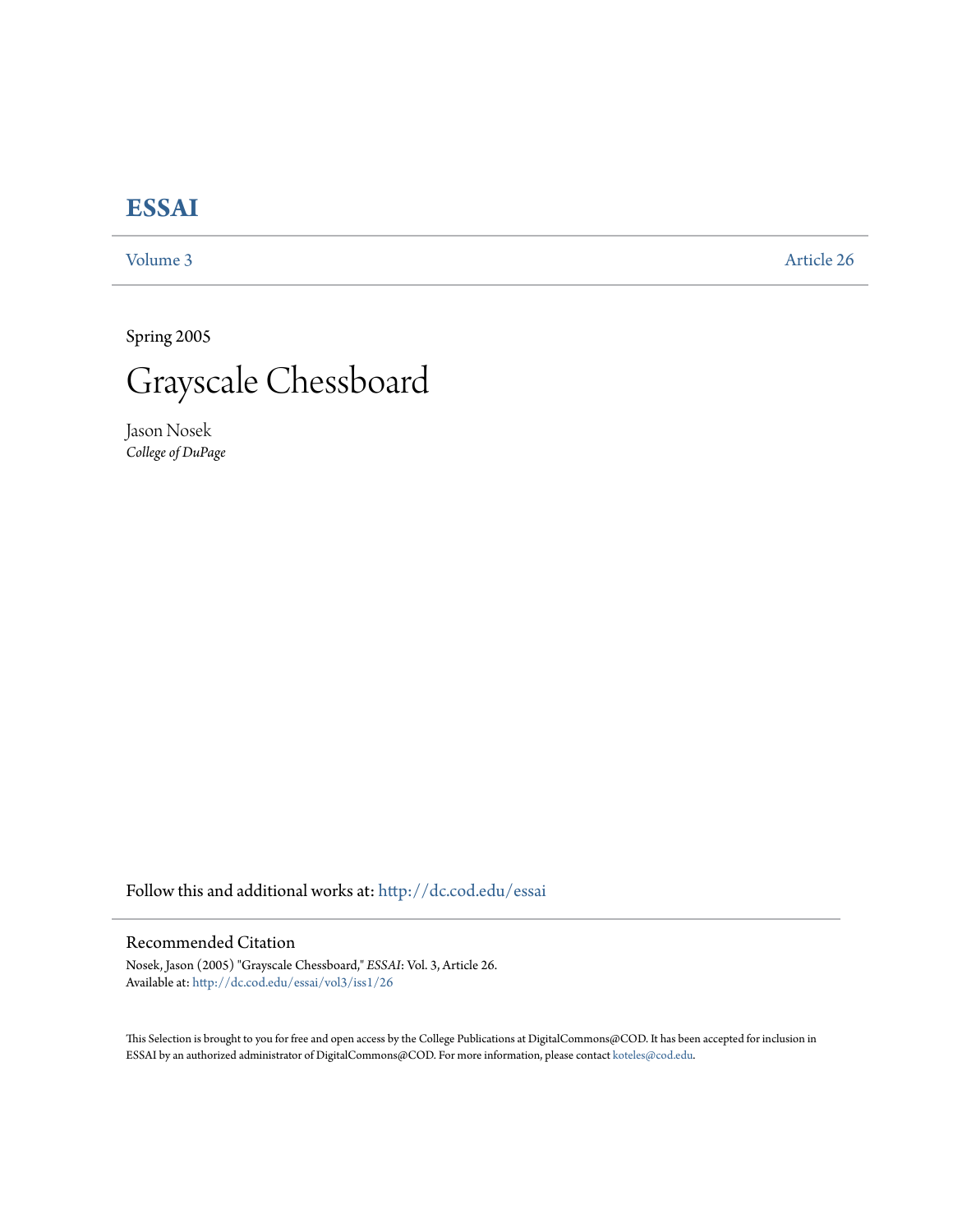### Grayscale Chessboard

#### by Jason Nosek

## (Honors English 154, Speech 120)

The Assignment: Select a novel that has a film version. Compare and contrast the novel to its cinematic counterpart.

n chess, opponents attempt to whittle down each other's pieces until they can achieve victory. Yet neither side is evil, they are merely two powers using all means and moves necessary to In chess, opponents attempt to whittle down each other's pieces until they can achieve victory<br>
Yet neither side is evil, they are merely two powers using all means and moves necessary to<br>
win. They are playing this game a better and furthermore, wiser than each other. Kurt Vonnegut brilliantly carved faces onto these chess pieces in his novel Mother Night. Visages slightly mottled, these pieces make their way onto celluloid in Gordon's film version of this novel. While the film is certainly different than the novel, this faithful adaptation retains the themes and central question of the original work. Events and objects are added, characters and their actions are slightly altered, some of Vonnegut's ideas are removed though the main themes stay; yet as a whole, the film is a success.

The most obvious of all of the changes made, was the adding of several objects and sequences. Surprisingly, most are relevant additions; only one change truly altered the characters. Very few films work well with added scenes, so it is quite amazing that the scenes added in "Mother Night" not only worked well, but added true depth to the film as well as offering more for the audience to ponder. An effective and offsetting scene is near the end of the film, where the protagonist Campbell somewhat unintentionally walks into a room in which old broadcasts of himself (as a Nazi) are being screened. In the novel, Campbell was a radio personality who preached and prophesized about the evil of Jews. During this scene of the film however, Campbell was doing a television broadcast. Flickering images of the young Campbell spewing Anti-Semitic hate were projected upon a much older and disillusioned Campbell. The effect is as shocking for the audience as it seems to be for Campbell. This raises the question central to the work, which is: even if Campbell did this for the "right" reason, to further the American cause, is it morally right? This one of the most powerful moments in the film and was entirely the director's creation. Soon after that scene passes, another addition is made. Campbell's friend Kraft, who is a Russian spy, says that their actions are not who they are, but what is going on around them. This furthers the aforementioned chess theme as well as the central question about responsibility. The men are pawns, manipulated by their respective countries, rather than their own beliefs. This addition supports Vonnegut's theme, and thus benefits the film. Conversely, there are additions that hinder the film and limit the depth of the characters. The most offensive is the love between Resi (Campbell's wife's sister) and the antihero Campbell. The most superfluous scene is when the two are lying in bed, and Campbell tells his new interest "I'm going to write again." This line mutes the pain and emptiness that Campbell still retains from the war and the loss of his wife, Helga. More importantly though, this line makes the protagonist two-dimensional, in that his cavernous soul can be easily filled by a woman. This is an attempt at a sub-plot that ultimately fails.

1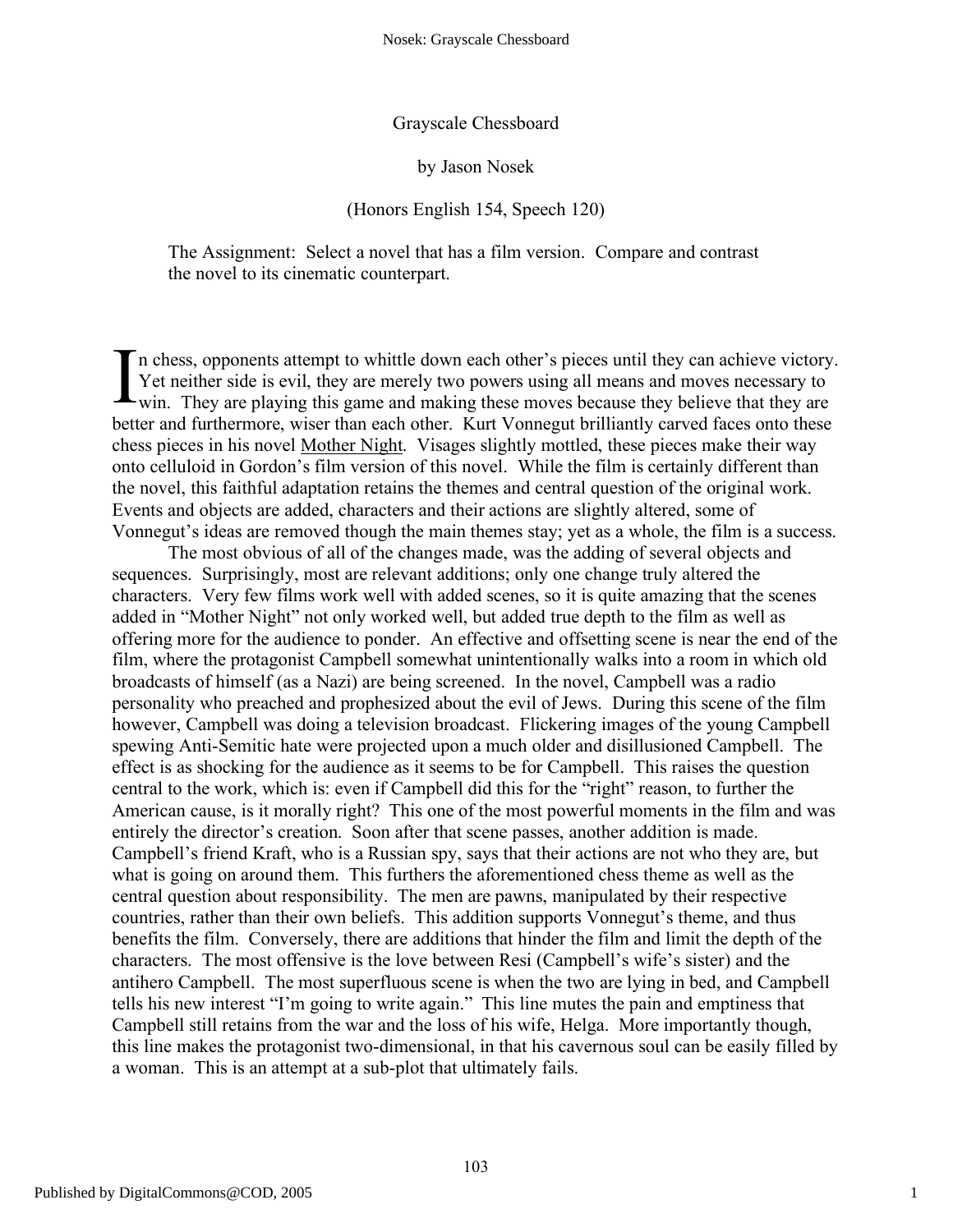The most symbolic and significant addition to the film is the last. In both the prose and film, Campbell extinguishes his faltering flame by hanging himself in prison. About this, Vonnegut is nondescript. Gordon on the contrary, inserts a valid symbol into this otherwise simple scene. When Campbell hangs himself, he does it with nothing other than his very own ink ribbon. The hanging itself is undoubtedly the most powerful moment in both mediums of film and novel. It is enhanced in film by the idea that he wrote his broadcasts on a typewriter, using ink to express thoughts that may, in essence, have resulted in the deaths of thousands, possibly millions of Jews.

Though none of the characters are changed entirely, some of their thoughts and motives have been altered. Resi is the character most changed, her actions in the film all seem to be guided by said sub-plot, love. In the film Gordon has Resi poisoning herself when Campbell deprives her of his undying love. Thus, her suicide is much more of a romantic notion. In the novel, Resi is surrounded by the American agents who are about to send her back to Russia, which would mean death (166). Also, in the novel she did not lead on that if Campbell did not confess his eternal love, then she would commit suicide. With these elements added, the text character Resi seems much more pragmatic than her romantic filmic counterpart. An unseen character is also altered; that character is Adolf Eichmann. Campbell wrote, "I offer my opinion that Eichmann cannot distinguish between right and wrong- that not only right and wrong, but truth and falsehood, hope and despair…are all processed like birdshot through a bugle"(123-24). Campbell goes on to write that Eichmann made a joke about the six million Jews he "murdered"(125). The film makes Eichmann's comment not a joke at all, but rather something for Campbell to ponder. This seemingly small alteration actually has a grand effect on the situation altogether. The presence of Eichmann is not coincidental or comic. Eichmann is a foil of Campbell, because Campbell *does* know the difference between right and wrong. To make both men of sound mind misleads the audience into believing that all men are the same, and all should be punished equally. Changing these characters definitely detracted from the work as a whole.

Another change made in adapting this novel to film was the removal of many of Vonnegut's personal ideas and reoccurring themes. Granted, these do not detract from the story arc or any of the characters, but some of the color is lost. Throughout Vonnegut's body of work, there are many reoccurring themes; one of these is his objection for devoting one's self wholly to a political or religious belief. This is present in the film through Campbell's actions and thoughts, but many key lines pertaining to this, which would reveal Vonnegut's beliefs, are not in the film. In the novel, Campbell says, "I had hoped as a broadcaster, to be merely ludicrous, but this is a hard world to be ludicrous in, with so many human beings so reluctant to laugh, so incapable of thought, so eager to believe and snarl and hate. So many people *wanted* to believe me! Say what you will about the sweet miracle of unquestioning faith, I consider a capacity of it terrifying and absolutely vile"(120). While the film as a whole does allude to this theme, some of its power, and Vonnegut's conviction is lost by removing key lines like this one. Another theme found in much of Vonnegut's work, which is brought up in the film but not fully explored is his fear of conformity and socialism/communism. In the novel, when talking about Campbell's literature, he is told a Soviet plagiarized his work. The conversation that ensues speaks volumes about Vonnegut: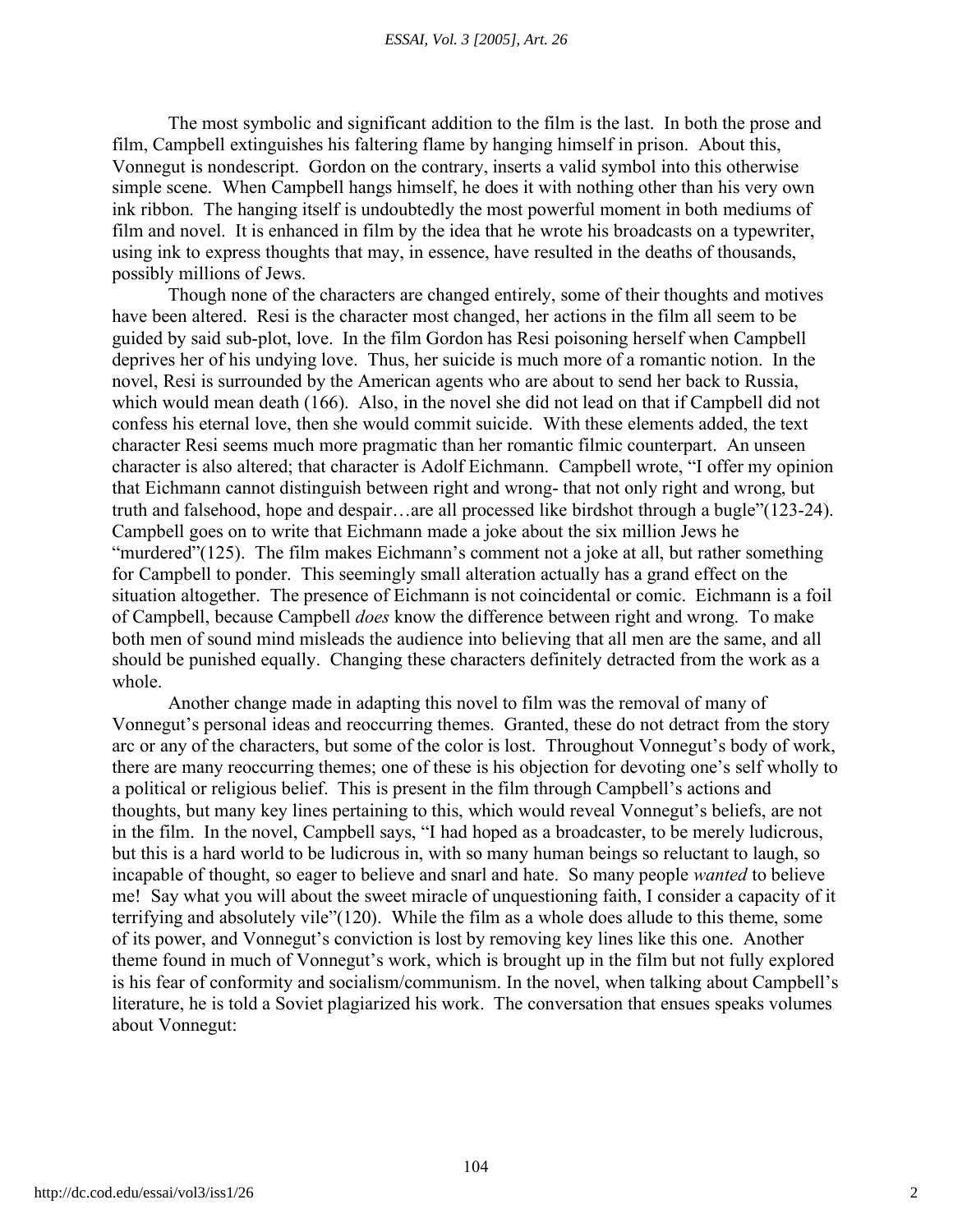""I'm glad about Bodovskov," [Campbell] said. "I'm glad somebody got to live like an artist with what I once had. You said he got arrested and tried?"

"And shot," said Wirtanen

"For plagiarism?" I said.

"For originality," said Wirtanen. "Plagiarism is the silliest of misdemeanors. What harm is there in writing what's already been written? Real originality is a capital crime, often calling for cruel and unusual punishment…."(151)

This is a sub-plot, which is not brought up in the film likely for the sake of running time. This does not affect the story as a whole, and because the film is a separate entity, the choice is legitimate, just a letdown for fans of Vonnegut.

Despite the loss of sub-plots and their themes, the key themes of the story-arc of the novel are translated to the film well. One of these is the central question of the work; has Campbell truly been committing these crimes, these murders, even if his heart was not in it? The novel brings about a grey area, questioning morality and posing this question about truth and guilt. On a side note, filming Campbell and the war criminal prison in black and white enhances this question, subjecting the viewer to visual shades of gray. There is not one particular area where this film falters or directly addresses this question, and the subtlety in asking this question is a success. Another key theme and motif that is well represented in the film is the chessboard. Slight changes were made in the dialogue and pacing, but it does not affect the theme as a whole. Campbell makes a chess set and he and Kraft play constantly. The irony here, of course is that they are not playing, they are merely pawns in a much larger, global or perhaps even cosmic game of chess. They are both spies controlled by their respective governments, and are forced to make certain moves. As the movie progresses, more pieces emerge, Resi is a pawn, Wirtanen is a higher piece, but still he does not completely control his fate. Perhaps the characters that are playing them are not exactly playing either. Ultimately, Vonnegut is playing the game and in doing so, he is addressing government control and ideas of fate. The pawn is part of the chess motif that is brought up later in the film as well. In the novel, Campbell fumbles in his pocket and thinks about what is in it. "It was the pawn from the chess set…"(183). So once again, this motif is brought about and the reader is prodded to think about how Campbell himself is a pawn. This theme is masterfully conveyed in both mediums, and in that regard, the film is a success.

This faithful adaptation of Mother Night does work, and Gordon makes it work well. He managed to keep the story nearly whole and characters relatively the same. Perhaps the best thing he did was add his own flair to the film. The film projected on Campbell, the ink ribbon, the black and white scenes, etc, these things all add depth to the film and visually challenge the viewer to ponder questions of morality, guilt, and ethics. Despite removing a few sub-plots and some very good dialogue, the film is still effective in posing questions and playing on dark humor. Gordon achieves this by adding his style and removing the unnecessary material. The film is a success because of this balance.